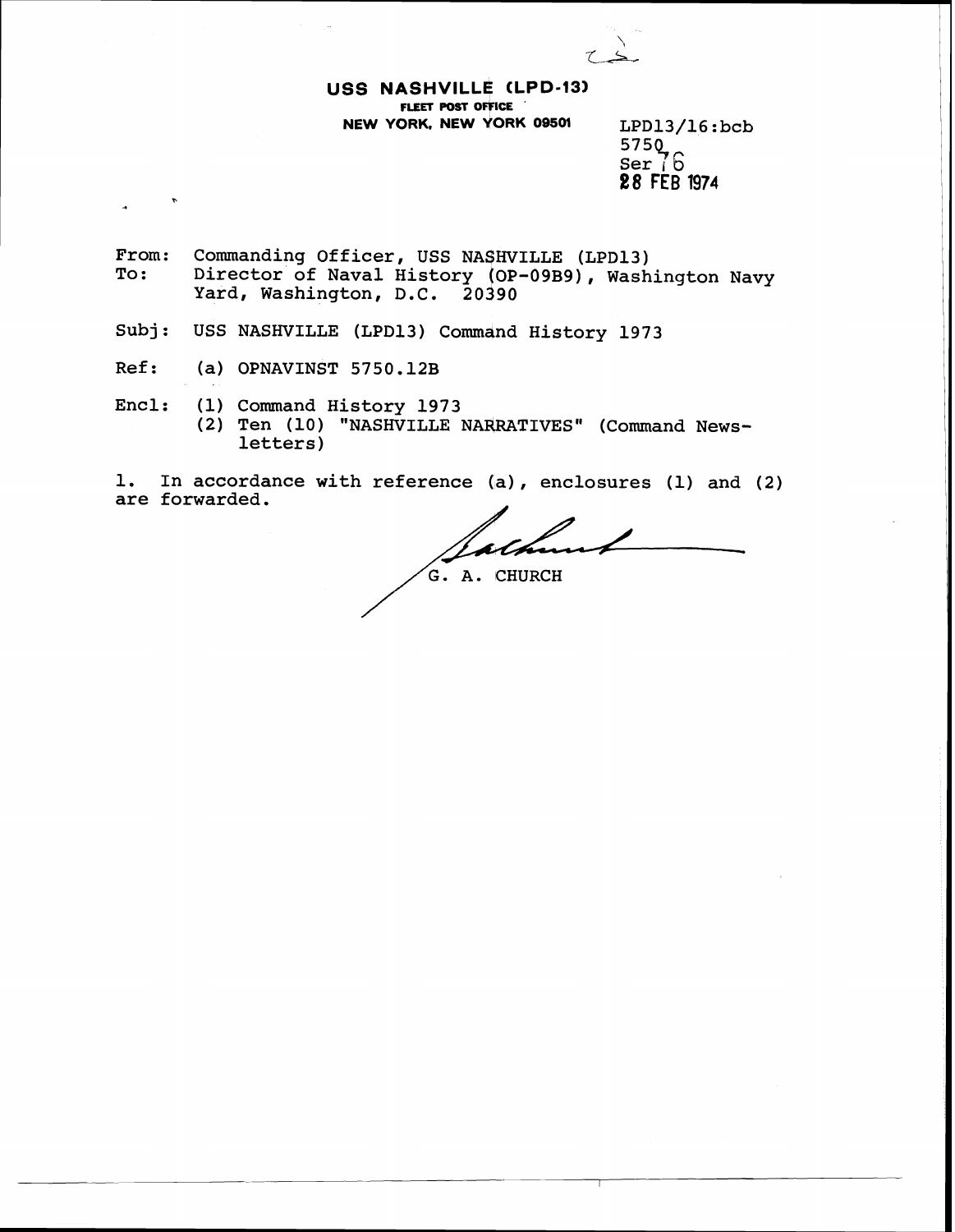## BASIC HISTORY

1. Command Organization

a. The USS NASHVILLE (LPD13) remained in Amphibious Squadron SIX, commanded by Captain D. MASON WELLS, USN, for all of 1973. Except for a brief period from 20 February to 10 April NASHVILLE served as flagship.

b. The Commanding Officer of the USS NASHVILLE from 1 January 1973 until 21 February 1973 was Captain Thomas H. REPLOGLE, USN. He was relieved in a ceremony on board 21 February by Captain George A. CHURCH, USN.

2. Summary of Operations

a. CHRONOLOGY

| 1-11 January          | Inport Norfolk, Virginia                                                                                |
|-----------------------|---------------------------------------------------------------------------------------------------------|
| 12 January            | Underway for Agile Jouster 1973                                                                         |
| $20 - 25$ January     | Port Visit San Juan, P.R.                                                                               |
| 29-31 January         | Port Visit Fort-de-France, Martinique                                                                   |
| 31 January-2 February | Port Visit Bridgetown, Barbados                                                                         |
| 6-8 February          | Port Visit Fredriksted, St. Croix                                                                       |
| 12-15 February        | Port Visit Port Everglades, Florida                                                                     |
| 16-21 February        | Inport Norfolk                                                                                          |
| 21 February           | Captain Thomas H. REPLOGLE, USN re-<br>lieved by Captain George A. CHURCH,<br>USN as Commanding Officer |
| 22 February           | Underway for New Orleans, Louisiana<br>via Pensacola, Florida                                           |
| 26-27 February        | Inport Pensacola; delivered aircraft<br>for aviation museum                                             |
| 1-8 March             | Inport New Orleans as Navy's Mardi<br>Gras representative                                               |
| $12-19$ March         | Inport Norfolk                                                                                          |
| $20 - 24$ March       | Underway Aloud Papa, Onslow Bay,<br>North Carolina                                                      |

Enclosure  $(1)$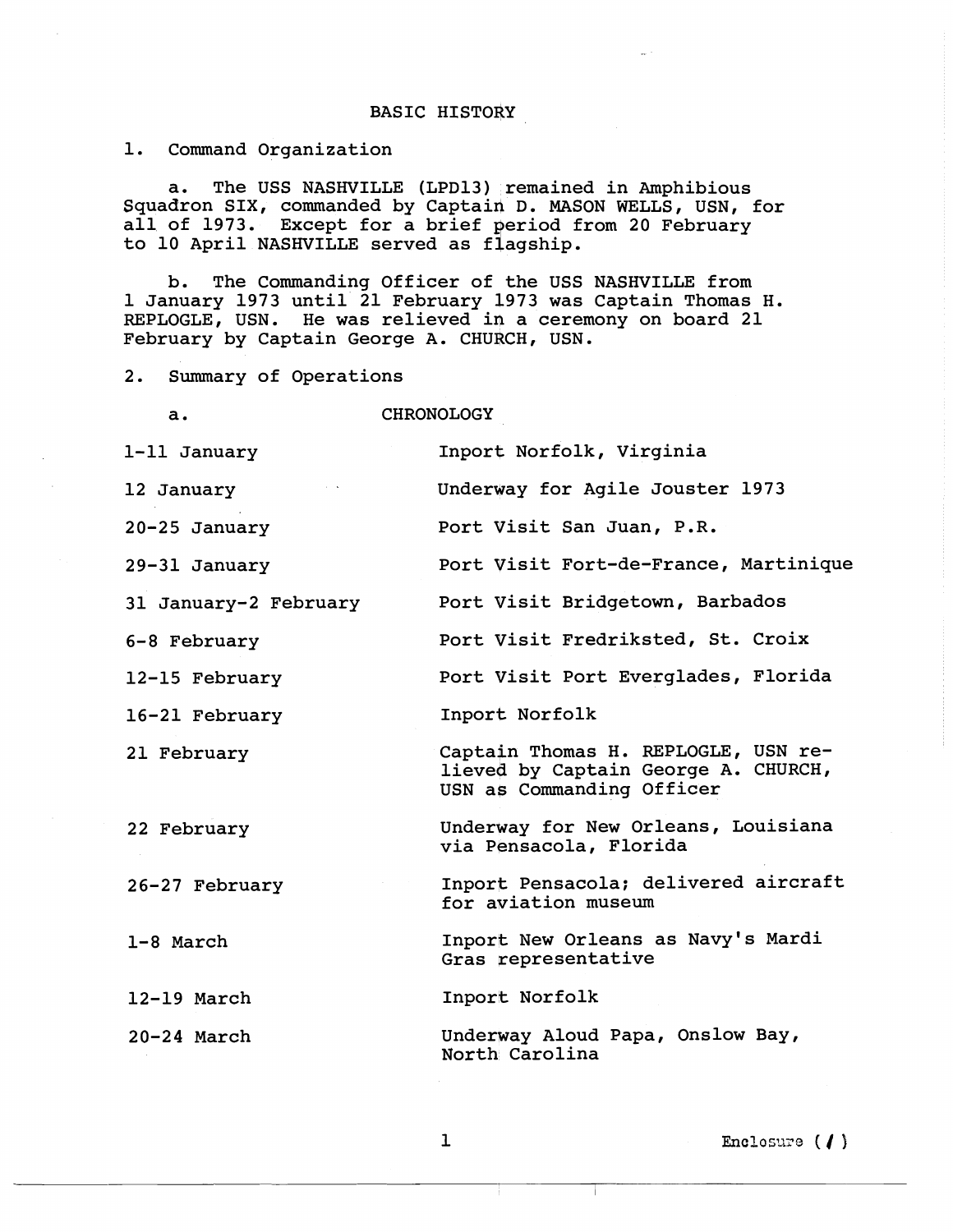| $24 - 26$ March        | Inport Norfolk                                                                                                  |
|------------------------|-----------------------------------------------------------------------------------------------------------------|
| 27 March-9 April       | Exotic Dancer VI, Onslow Bay,<br>North Carolina. Flagship for<br>RADM W. M. A. GREENE, USN,<br>COMNAVINSWARLANT |
| $10-29$ April          | Inport Norfolk                                                                                                  |
| 30 April-4 May         | Type Training, Onslow Bay, North<br>Carolina                                                                    |
| 5 May-6 June           | Inport Norfolk, preparation for<br>Overseas Movement period                                                     |
| $7-21$ June            | North Atlantic Transit, SEACONEX                                                                                |
| $21-22$ June           | Turnover from COMPHIBRON TWO,<br>Rota, Spain                                                                    |
| $23-24$ June           | Amphibious Operations, Carboneras,<br>Spain                                                                     |
| $25-28$ June           | Port Visit, Malaga, Spain                                                                                       |
| $3-11$ July            | Amphibious Operations, Timbakion,<br>Crete                                                                      |
| $14-18$ July           | Port Visit Venice, Italy                                                                                        |
| $18-21$ July           | Port Visit Trieste, Italy                                                                                       |
| $25-27$ July           | Port Visit Naples, Italy                                                                                        |
| 30 July-1 August       | Offload U. S. Marines for ashore<br>training at Timbakion, Crete                                                |
| 2-10 August            | Port Visit Athens, Greece                                                                                       |
| 11-14 August           | Timbakion, Crete training anchor-<br>age; reembark U. S. Marines                                                |
| 16-18 August           | Port Visit Corfu, Greece                                                                                        |
| $20 - 27$ August       | Amphibious Exercises, Porto Scudo,<br>Sardinia                                                                  |
| 30 August-14 September | Port Visit Barcelona, Spain                                                                                     |
| 19 September-5 October | NATO Operation; DEEP FURROW                                                                                     |

Enclosure ( / )

 $\overline{2}$ 

 $\sim$   $\sim$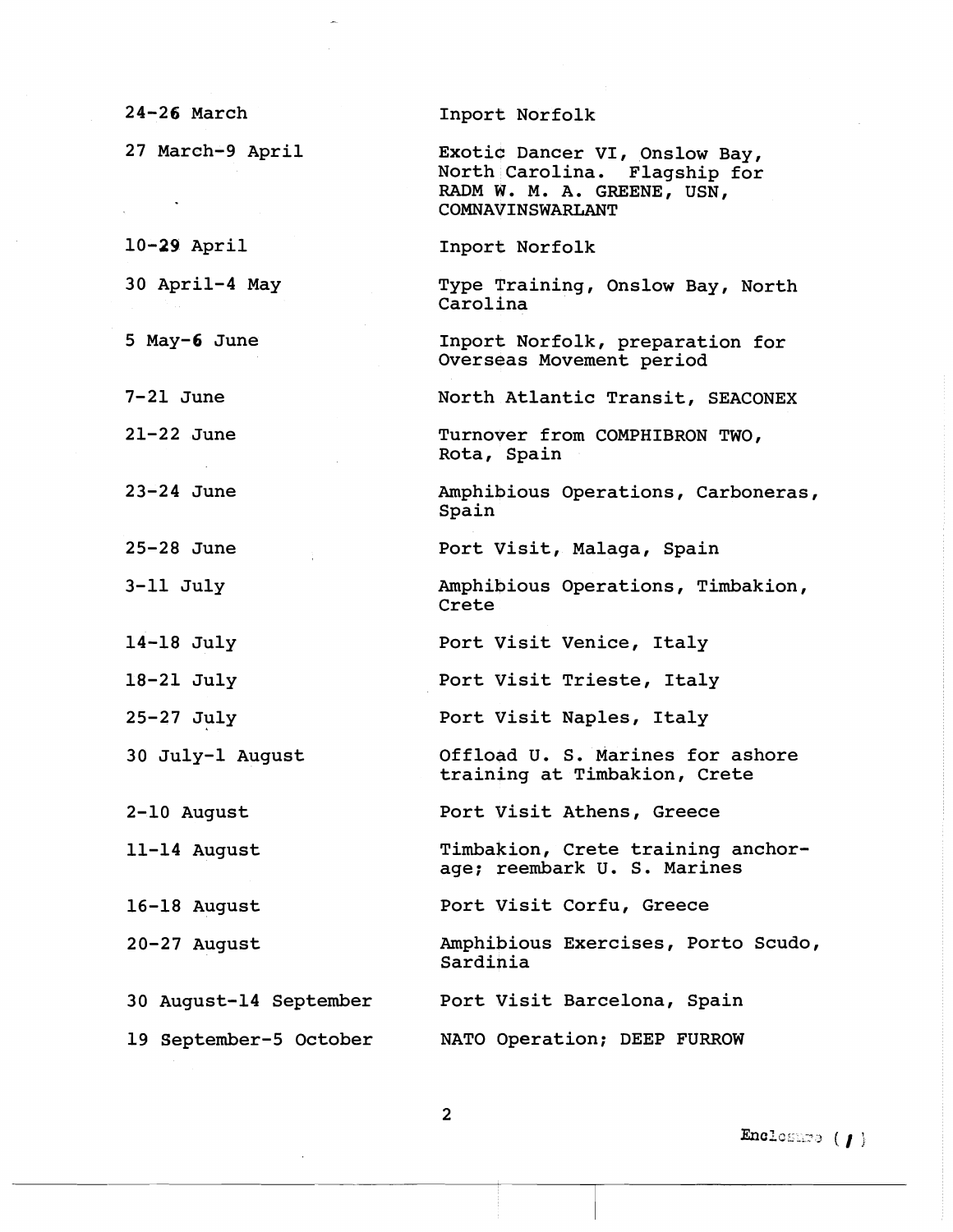| 6-8 October            | Port Visit Athens, Greece                                                      |
|------------------------|--------------------------------------------------------------------------------|
| 9-24 October           | Training Anchorage Soudha Bay,<br>Crete                                        |
| 25 October-3 November  | Operations Underway South of Crete                                             |
| 4-8 November           | Training Anchorage Soudha Bay,<br>Crete                                        |
| $9-14$ November        | Amphibious Operations, Gythion,<br>Greece                                      |
| 15-17 November         | Operations Underway South of Crete                                             |
| 18-21 November         | Training Anchorage Soudha Bay,<br>Crete                                        |
| 23-26 November         | Port Visit Rhodes, Greece                                                      |
| 28 November-2 December | Training Anchorage, Turnover to<br>PHIBRON TWO, Soudha Bay, Crete              |
| 3-5 December           | Port Visit Athens, Greece                                                      |
| $9-10$ December        | Port Visit (Desnail); Rota, Spain                                              |
| 19 December            | Offload of USMC personnel and<br>equipment at Morehead City, North<br>Carolina |

20 December-31 December Inport Norfolk, Virginia

## b. NARRATIVE

The USS NASHVILLE (LPD13) began 1973 with Exercise Agile Jouster, the "administrative lift" of U. S. Marines and their equipment from Morehead City, N. C. to Vieques, Puerto Rico to conduct ashore training. Agile Jouster also allowed the ship to participate in Springboard 1973 and take advantage of opportunities to sharpen gunnery, tactical and amphibious skills. The Caribbean operations allowed ample time for liberty; San Juan, Fort-de-France, Martinique, Bridgetown, Barbados, Fredricksted, St. Croix, and Port Everglades, Florida provided some of the best liberty the Navy has to offer.

Returning to Norfolk, Virginia on February 16th the ship readied itself for a change of command and two unique assignments. Captain Thomas H. REPLOGLE, USN was relieved by Captain George A. CHURCH, USN as Commanding Officer on 21 February. During the busy week preceding the change of command, the ship

3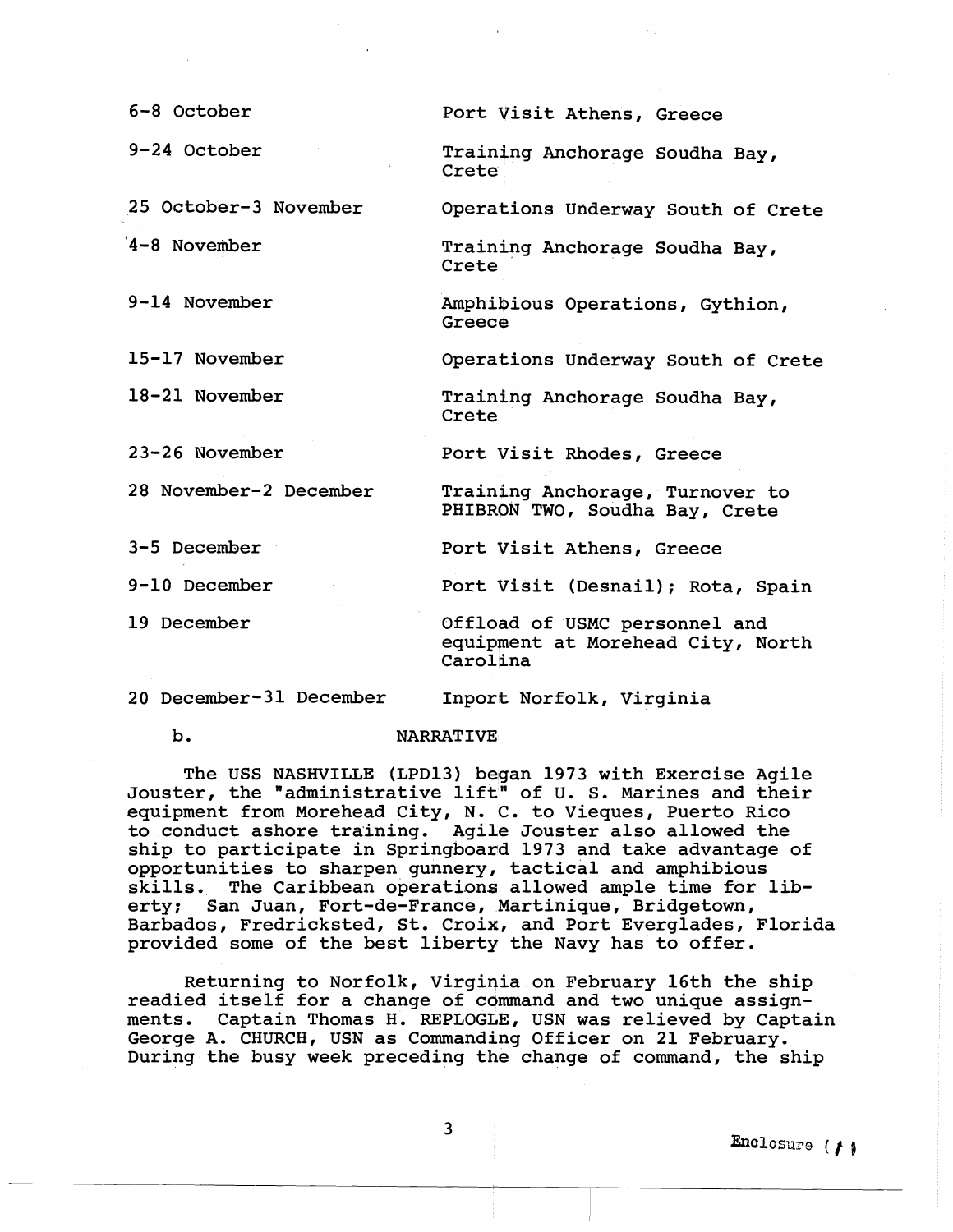loaded antique aircraft destined for the Navy Air Museum in Pensacola, Florida and prepared for the varied duties of the Navy's representative at New Orlean's Mardi Gras celebration.

NASHVILLE delivered her cargo of antique aircraft to Pensacola, Florida on the 26th and 27th of February and then proceeded to New Orleans where the ship provided "hotel" services to 3,245 military personnel over a week's period and hosted over 4000 visitors. While transiting the Pensacola OPAREA and the Mississippi River NASHVILLE held 486 helocarrier qualification landings for both Naval Aviation students and local Marine Reserve pilots; recording the ship's 3000th safe landing during the Mississippi River transit. NASHVILLE grounded briefly on Santa Rosa Island on 26 February while entering Pensacola in a dense fog under the guidance of a civilian pilot.

Returning to Norfolk 12 March, the ship had a brief respite until 20 March when underway for the week-long joint communications exercise, ALOUD PAPA. NASHVILLE'S role was accomplished in the Onslow Bay, North Carolina area. The week also provided an opportunity to operate extensively with Marine LVTs and conduct underway launchings, a valuable experience for the upcoming deployment.

March 24-26 provided a brief rest in homeport until underway on 27 March to 9 April for EXOTIC DANCER VI at Onslow Bay, North Carolina. NASHVILLE served as flagship for Commander Naval Inshore Warfare Force Atlantic, RADM W. M. A. GREENE, USN during this exercise and again was faced with challenging opportunities to test the ship's and crew's flexibility. Besides being a command ship, NASHVILLE was called on to salvage a sunken Marine LVTP-7 and refuel MS0s and Patrol Gunboats underway.

April 10-30 was a busy inport period for NASHVILLE. An INSURV inspection certified the ship ready and able for the rigors of the upcoming months while the crew corrected any uncovered minor discrepancies,

Amphibious Squadron SIX first operated as a unit during the period 30 April - 4 May, a short comprehensive week of type training, Although a very short period, the type training at Onslow Bay showed NASHVILLE and her companion ships with considerable "team" expertise for their amphibious functions.

On return from type training NASHVILLE began a Preparation for Overseas Movement period in Norfolk. Loading equipment, provisions, and last minute maintenance prepared NASHVILLE for the Mediterranean deployment to begin 7 June. Just prior to departure, on 4 June, a dependent's cruise provided one of the most enjoyable days of the spring for all families who could attend.

Enclosure (1)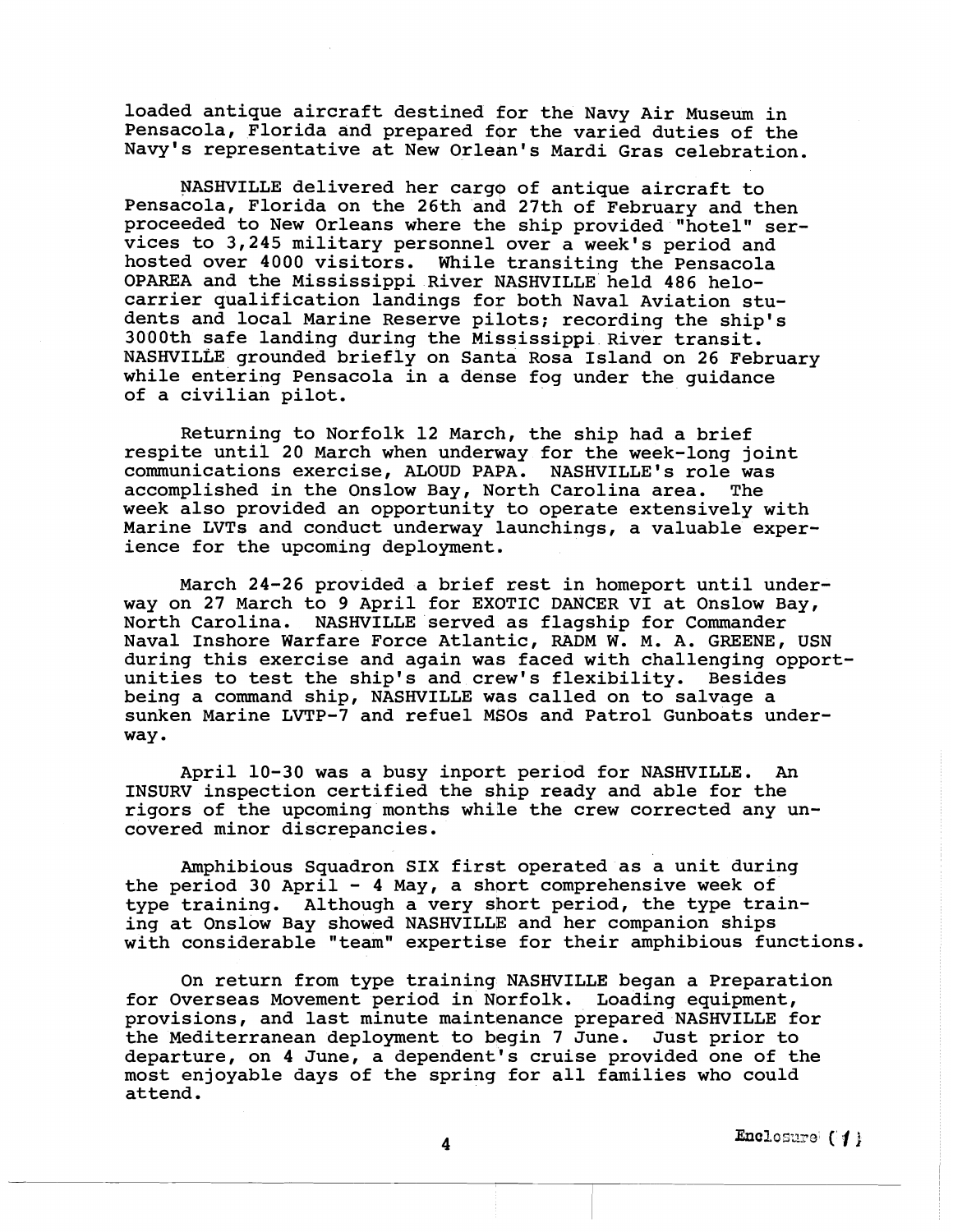June 7th NASHVILLE was underway via Morehead City, North Carolina for the Mediterranean. On June 8th in Morehead City, U. S. Marines were embarked along with Commander of the 34th Marine Amphibious Unit, Colonel T. J. WILLIS. NASHVILLE would service as his flagship also, throughout the deployment.

In addition to the embarked Marines and their Commanders, NASHVILLE also carried Fleet Composite Operational Readiness Group TWO and Tactical Air Control Squadron 21 making the ship a particularly well suited command post for COMPHIBRON SIX and staff.

While transiting the North Atlantic the ships of Amphibious Squadron SIX participated in SEACONEX, lead by COMCRUDES-FLOT TWO. The squadron ships were basically the "convoyed" during the exercise, but also were assigned electronic and anti-air warfare roles. The exeraise was one of the experiments in the Sea Control philosphy; a screen of seven destroyers and a LPH carrying ASW helicopters and Harrier vertical take off jets were to protect the convoy from low density air, sub-surface and surface threats.

Turnover from COMPHIBRON TWO occurred in Rota, Spain on 21 June and the ship headed East Eor the first squadron amphibious exercise at Carboneras, Spain. Throughout the deployment NASHVILLE'S function during the assault phase of these exercises was primarily the underway launch of Marine LVTs; requiring precise shiphandling and expert seamanship and coordination in the ship's well deck and ballast control. An LCVP was lost during this exercise when the 10 ton hook on the B&A Crane parted, dropping the boat into the water.

June 25-28 was the crew's first liberty in the Mediterranean at Malaga, Spain.

The first major amphibious ewercise occurred at Timbakion, Crete from 3-11 July. The teamwork of the squadron ships was enhanced by several assault exercises, general offloading and air operations.

Venice, Italy was visited from 14-18 July, then a midday transit of the Northern Adriatic for liberty in Trieste, Italy 18-21 July. During these liberty periods, NASHVILLE'S SITE Closed Circuit **TV** System first went 'on the air" as NVTV, bringing the crew 48 hours of news, entertainment and sports weekly. The system was also used effectively by the Commanding Officer in video taped specials keeping the crew informed of the ship's schedule, mission and liberty. Various ship's departments used the system in their training program.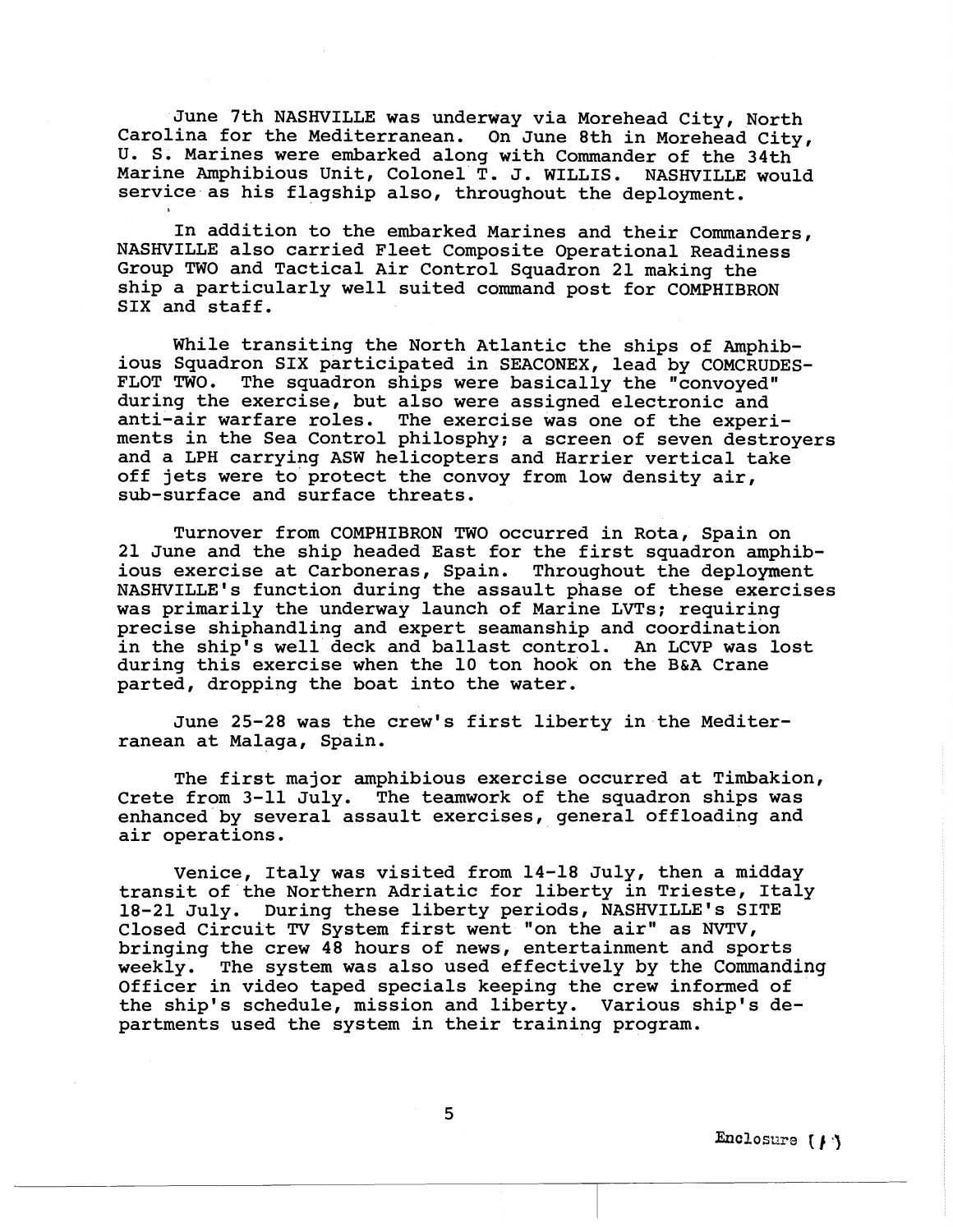From 25-27 July NASHVILLE visited Naples, Italy before putting Marines ashore 30 July - 1 August at Timbakion, Crete for ashore training. While the Marines were ashore from 2-10 August the ship visited Athens, Greece. Marines were reembarked 11-14 August at Timbakion after high winds hampered much of their training. Liberty at Corfu, Greece from 16-18 August was especially welcome for the embarked Marines after the eight days of wind and dust at Timbakion.

20-27 August was another major exercise for Amphibious Squadron SIX at Porto Scudo, Sardinia. Assaults, general off-load, air operations, direct fire shore bombardment and AAW exercises made the days at Porto Scudo some of the most profitable training during the deployment.

From 30 August - 14 September NASHVILLE visited Barcelona, Spain for an upkeep period highlighted by the dependent's charter flight,

The largest operation of the 1973 Mediterranean Deployment occurred 19 September - 5 October, DEEP FURROW, a NATO exercise with the nations of Greece, Italy, Britain and Turkey. Operating together for the first time, the ships showed considerable skill in tactical maneuvering, underway replenish-<br>ment, AAW, surface reporting and amphibious warfare. The ment, AAW, surface reporting and amphibious warfare. highlight of the operation for-amphibious ships was a assault exercise at Saros Bay, Turkey 25 September. Reembarkation was complicated at Saros Bay by stringent decontamination procedures for all personnel and vehicles that were ashore. Evidence, of hoof and mouth desease in Turkey during Autumn forced elaborate wash-down and desnail procedures for all vehicles and personnel ashore.

A brief stop in Athens from 5-8 October was interrupted by news of fighting in the Middle East. 8 October NASHVILLE was underway to a Soudha Bay, Crete training anchorage to await further orders. The port anchor was lost in 250 feet of water when it "ran away" while attempting to anchor. The ship remained in Soudha Bay until 24 October during the general world alert of U. S. Forces under DEFCON 3, NASHVILLE was underway 25 October to a holding area South of Crete to join a large, powerful task force of as many as 17 ships. The days were filled with rigorous hours of AAW drills, tactics, replenishment and refueling to keep all ships in a maximum state of readiness.

With OUTCHOP getting closer, the future grew more uncertain and plans were promulgated on almost a day to day basis. 4-9 November was again spent in Soudha Bay, Crete until clearance was received to conduct amphibious training at Gythion, Greece. The Marines welcomed an opportunity for training ashore after more than 33 days on board.

Enclosure  $(')$